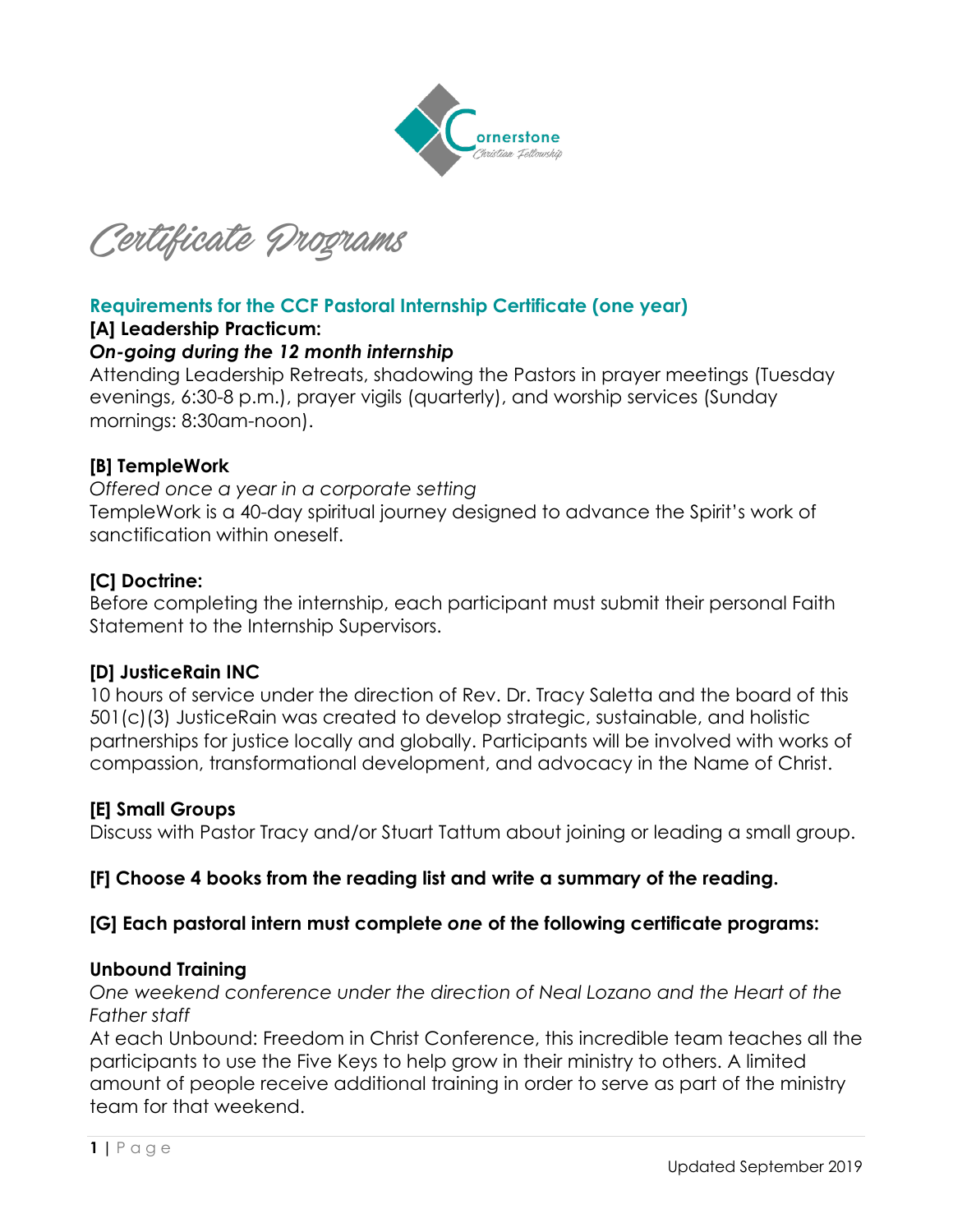### **Homeless Ministry**

*20 hours of service under the direction of Ministry Area* Training and time spent on the street, in the shelters, the Food bank, Community Dinner (outreach dinner and ministry), and networking with social agencies.

### **Prison Ministry/Malachi Dads**

*Six 2-hour ministry times at Chester County prison*  Participants will follow the direction of Cindy Outlaw (Community Care Pastor) and minister with a team in the Chester County prison six times.

### **Requirements for the CCF Missionary Internship Certificate (18-24 months)**

**[A] Educational requirements commensurate with the intern's chosen mission agency**  *Masters degree in theology/mission highly valued but not required for graduation from program unless participant desires ordination*

### **[B] Leadership Practicum:**

### *On-going during the 18-24 month internship*

Attending Leadership Retreats, shadowing the Pastors in prayer meetings (Tuesday evenings, 6:30-8 p.m.), prayer vigils (quarterly), and worship services (Sunday mornings: 8:30am-noon).

### **[C] Mission Mentorship**

Each intern is required to connect and learn from an experienced career missionary approved by the Internship Supervisors. The candidate is to meet at least six times with the mentor during his/her internship (skype conferences with the mentor is acceptable).

# **[D] Practical Preparation (fund-raising, language, specific cultural training)**

The candidate is to meet every other month with an elder who will help the candidate meet the requirements in order to discover and/or be commissioned to his/her work in God's mission in the world.

# **[E] Discovery Short-term Mission Trip**

Each participant is required to have a cross-cultural ministry experience before completing their internship.

# **[F] TempleWork**

*Offered once a year in a corporate setting* TempleWork is a 40-day spiritual journey designed to advance the Spirit's work of sanctification within oneself.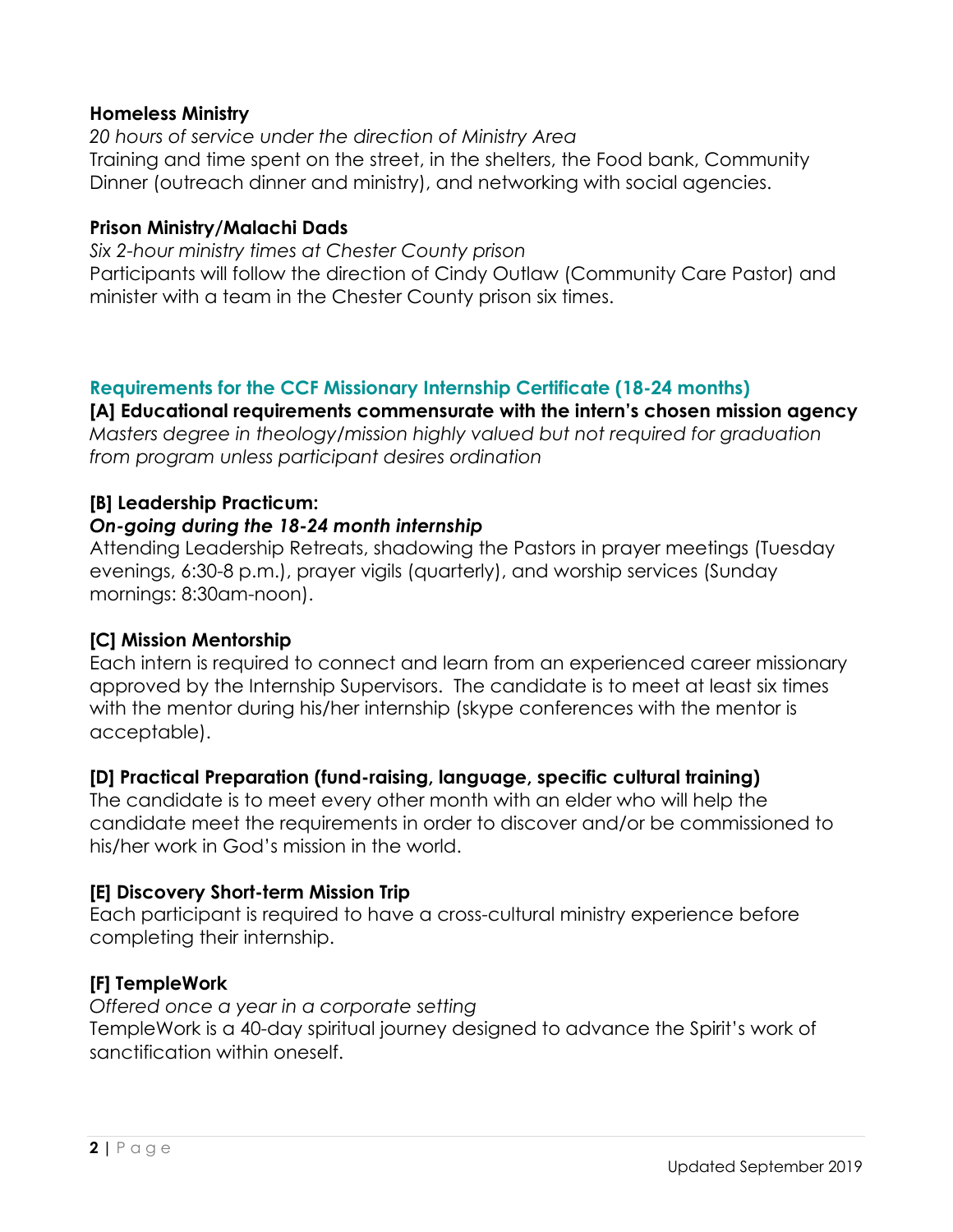# **[G] Doctrine:**

Before completing the internship, each participant must submit their personal Faith Statement to the Internship Supervisors.

# **[H] JusticeRain INC**

*20 hours of service under the direction of Rev. Dr. Tracy Saletta and the board of this 501(c)(3)* JusticeRain was created to develop strategic, sustainable, and holistic partnerships for justice locally and globally. Participants will be involved with works of compassion, transformational development, and advocacy in the Name of Christ.

# **[I] Small Groups**

Discuss with Pastor Tracy and/or Stuart Tattum about joining or leading a small group.

# **[J] Choose 4 books from the reading list and write a summary of the reading.**

# **[K] Each missions intern must complete one of the following certificate programs:**

# **Unbound Training**

*one weekend conference under the direction of Neal Lozano and the Heart of the Father staff*

At each Unbound: Freedom in Christ Conference, this incredible team teaches all the participants to use the Five Keys to help grow in their ministry to others. A limited amount of people receive additional training in order to serve as part of the ministry team for that weekend.

### **Homeless Ministry**

*20 hours of service under the direction of Ministry Area* Training and time spent on the street, in the shelters, the Food bank, Community Dinner (outreach dinner and ministry), and networking with social agencies.

# **Prison Ministry/Malachi Dads**

*Six 2-hour ministry times at Chester County prison*  Participants will follow the direction of Cindy Outlaw (Community Care Pastor) and minister with a team in the Chester County prison six times.